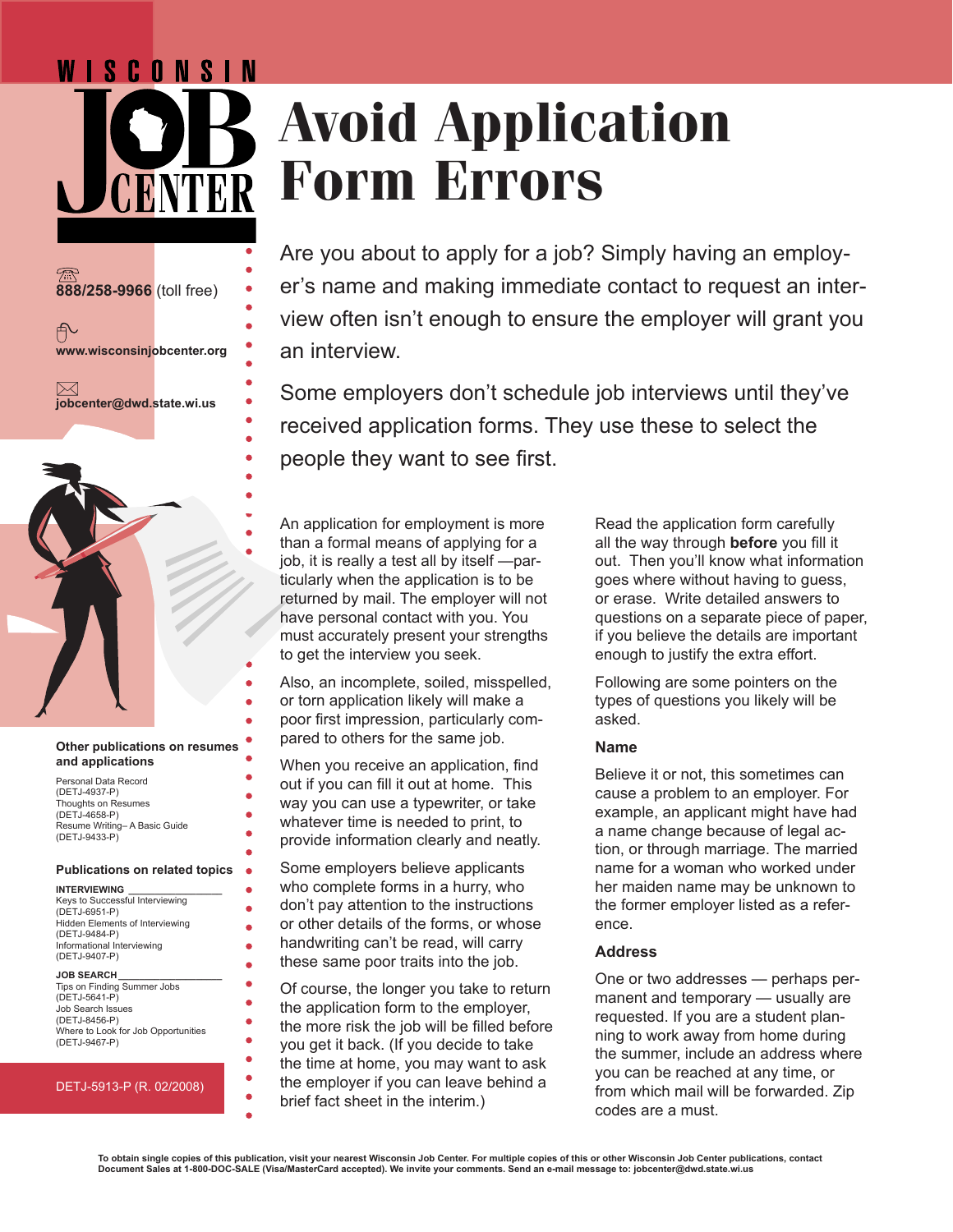# **Telephone**

Employers frequently contact applicants by telephone. It is very important to list a number where you always can be reached. The best hours for calling should be shown if you are away from the number for extended periods.

### **Social Security Number**

Obtaining a Social Security number is easy, and you will need one, regardless of age. You cannot be required to provide your Social Security number on the job application. However, once hired you must provide the number to your employer in order to be paid and to have your Social Security, state and federal tax withholding applied to correct accounts.

# **Type of Work Desired**

How you answer this question is very important. Find out ahead of time what openings exist and apply for the vacancies for which you're qualified. Do not undersell your talents. Be specific and don't apply for "general work" or "anything." Analyze what you can do—drive a vehicle, be a trades helper, type, be a laboratory aide, or repair autos, for example. Other jobs may require the occupant to have skills of persuasion or an ability to take risks.

Set your goals high while being prepared to take a lower-paying or less-desirable job for now, if necessary—at least you will have moved from the status of "outsider" to "insider."

# **Driver's License**

The ability to drive can be a deciding factor in being chosen for some jobs. An applicant who can operate a vehicle with a manual gear shift may have a better advantage.

If you don't have a license but plan to get one, tell the employer you are applying for a license as soon as possible.

# **Previous Employment at This Firm**

Any attempt to hide previous employment usually will be discovered when records are checked.

# **Salary Expected**

Try to find out in advance the salary structure of the firm. Newspaper advertisements and employment counselors can help in this respect.

Because most teenagers have had little work experience, they usually are paid the prevailing minimum wage. Be realistic. Remember that the employer will base the pay on your value to the company, not on what salary you say you need.

Wisconsin Job Centers will be able to tell you the current state and federal minimum wage rates, or you may write to the Equal Rights Division, Department of Workforce Development, 201 E. Washington Avenue, Madison, WI 53702. Ask for a copy of the **"Wisconsin Minimum Wage Rates Poster"** (publication ERD-9247-P).

# **Shift Desired/Hours Available for Work**

A new worker may not get and should not expect a choice of hours. Many large multi-shift firms have a "shift preference" system, and most new employes must accept second or third shifts. Premium pay usually is provided for these shifts, however.

# **How Will You Travel to Work?**

This question may be asked because:

Public transportation may not be available, and workers without cars will have to rely on others to drive them. If the driver of your car has a poor attendance record, so will you.

If you live a considerable distance from work or must work an odd shift, special travel arrangements may have to be made if you do not have a car and cannot depend on public transportation.

# **In Case of Emergency Notify**

Be prepared to give the address and telephone number of a responsible person who can usually be reached, and quickly.

# **Date Available for Work**

For a summer or seasonal job, you probably will need to be available immediately. If you are already employed, at least two-weeks notice should be given to your current employer — more if your contract or company policy calls for it. Leaving a job without notice could hurt you in the future when that employer is contacted as a reference. It may jeopardize your chances to be rehired within the organization.

#### **Condition of Health**

If you are in normal health, write "excellent" or "very good." Applications also may ask for the number of days of work you missed because of health problems during the last two years.

Information about surgeries and diseases also may be requested. Your answers will help employers decide whether you can physically do the job.

If you have health problems or physical limitations, the employer can't legally refuse to hire you for that reason, unless it impairs your ability to do the job.

Some firms require a physical examination before you are hired. It may range from a routine check to a comprehensive examination. If the employer requires the exam as a condition of employment, the employer must pay for it.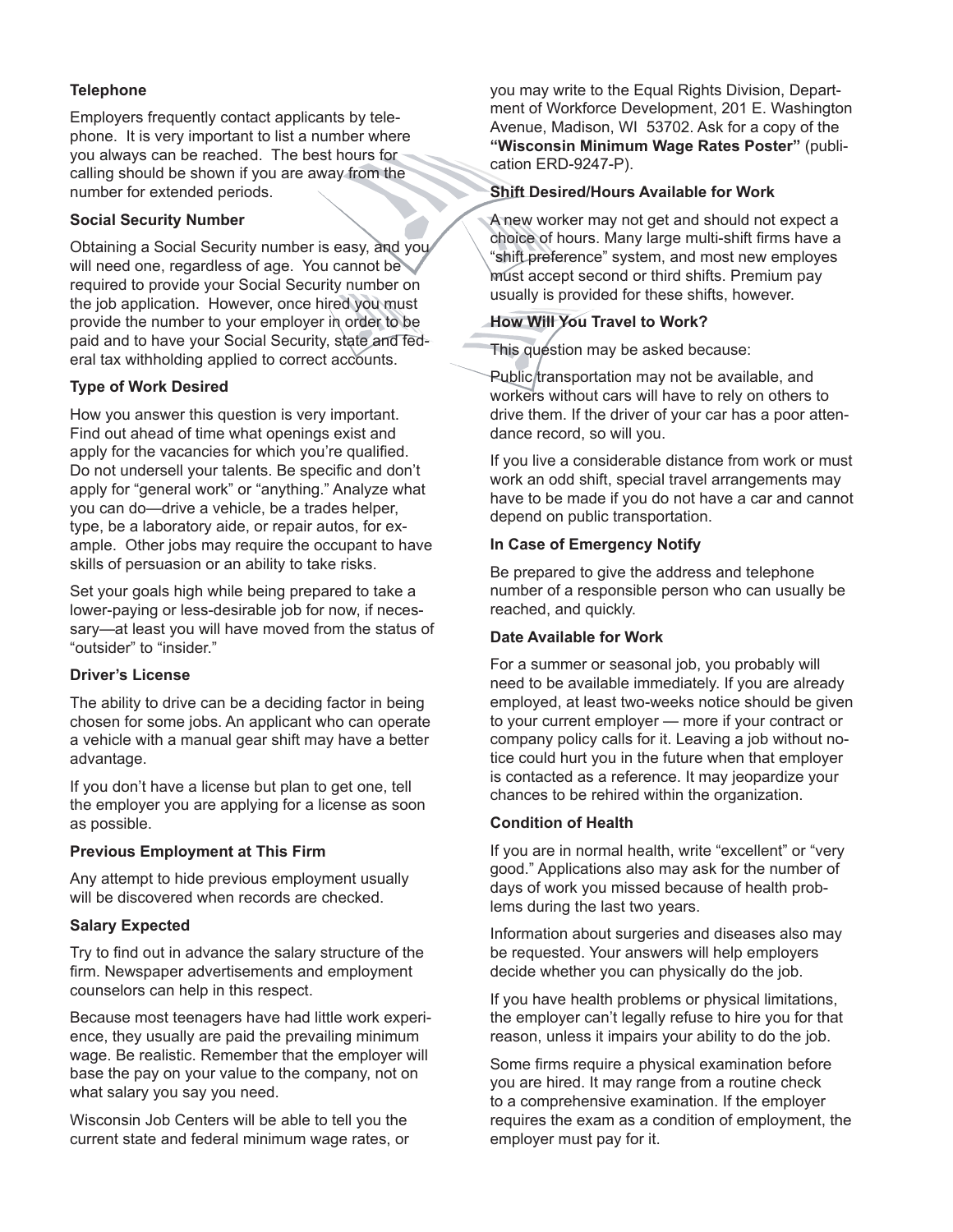# **Education**

All education — formal or otherwise — from grade school to the present should be listed. Special courses, such as a computer skills course or a Red Cross safety course, also should be shown. You may be asked to report your class standing, or the subjects in which you received the best grades, if you were graduated in recent years.

# **Hobbies and Special Skills**

Special interests, hobbies, and special skills can show responsibility or initiative, depending upon their complexity. Working with autos or clocks, for example, may help you get a job which requires mechanical aptitude. List any such skills or licenses, such as an ability to operate office machines — even pilot an airplane!

# **Military Service**

If you served in the military, you may be asked to identify your branch of service, your rank, and the dates you entered and were discharged. Also, you may be asked to indicate the type of discharge you received.

If the application form does not ask specifically about your military service, you may want to include it under "Previous Employment." Emphasize those duties you performed which are related to the job for which you are applying.

If you have completed any military service (active or reserve), you may want to volunteer that information if it is not otherwise requested.

Membership in the military reserves or National Guard usually involves regular meetings and summer camp at set time periods over which you and your employer have no control. This could require special arrangements with your employer.

#### **School Activities and Honors**

During an interview these factors may count heavily if you lack much actual work experience and you are a recent student. Sports, music, and other activities should be mentioned. Special honors — class president, honor role, team captain, student committees — show a sense of responsibility and achievement. Activities such as chorus, forensics or debate club should be listed also. An interviewer may have a personal interest in one of these areas, and it may serve as an "icebreaker" in the interview.

#### **References**

Although interviewers often contact past employers for references, they may ask you to provide personal references (other than relatives). Ministers, teachers, counselors or club leaders may be possibilities. Be

sure to ask their permission ahead of time. Usually the address, occupation, and telephone number of the reference are required on application forms.

#### **Written Evaluation**

Some employment applications require a short, handwritten self-evaluation or biographical sketch. Also, you might be asked, "Why do you want this job?" or "Why do you want to work for us?" Prepare a draft statement on another piece of paper before or at the time you complete the application. Organize your points carefully and accurately. Once you have it in shape, you may transfer it to the form. The employer will be looking for legible handwriting, good grammar, and your ability to express yourself.

#### **Willingness to Travel**

Although chances are small that persons beginning their careers will have to travel, you may be asked about your willingness to do so, depending on the type of job or the need for travel if you are promoted.

# **Foreign Language Proficiency**

Knowledge of a foreign language could be the deciding factor in getting some jobs, especially jobs that require communication with selected ethnic groups. You should indicate whether you read, write or speak the language, and how well you do each.

#### **Previous Employment Information**

Usually, you will be asked to **list your current or most recent job first,** then your next-most-recent, and so on. It is important that you know the names and titles of previous supervisors. Account for the time gaps between employment, and include parttime and volunteer employment. Even painting, cooking, and baby-sitting can count for young adults who have had little other work experience.

In describing the kinds of work you've done, **avoid over- or under-selling yourself.** If you were a "clerk-**typist**," not just a "clerk," say so. The same is true for "**electronic** technician" or "**X-ray** technician." Specific duties should be emphasized, avoiding generalizations. An assembler who also did testing should list both duties.

**The reason you quit your last job, or are seeking to leave your current one,** generally is asked. This information may be one portion of the application most carefully considered by your potential employer. It could tell many things. For example, are you a "job-hopper" or a griper? Can you stick to one job? Do you avoid responsibility? Can you work with a group?

*This pamphlet is based, in part, on an article which appeared in "Occupational Outlook Quarterly," published by the US Department of Labor.*